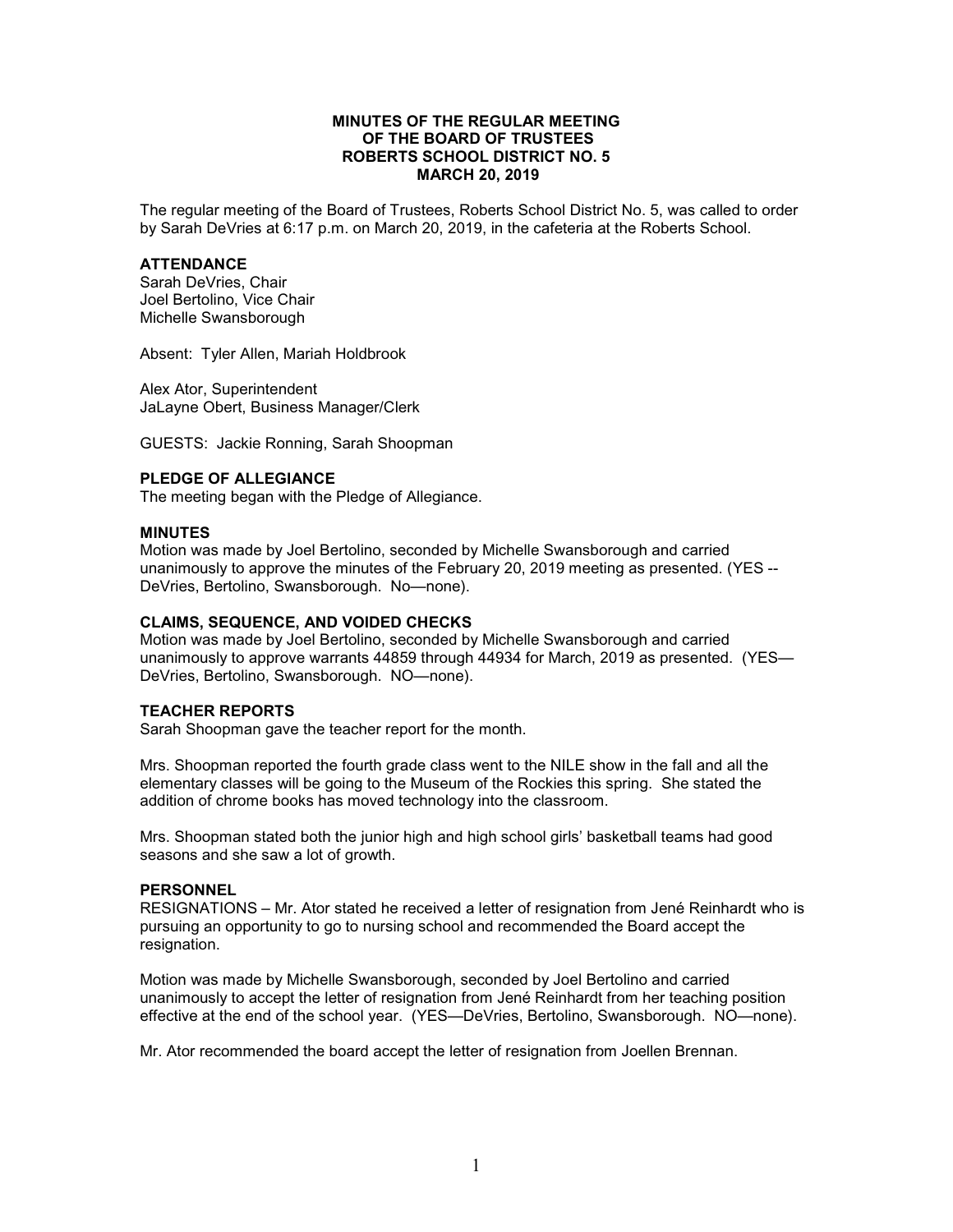Motion was made by Joel Bertolino, seconded by Michelle Swansborough and carried unanimously to accept the letter of resignation from Joellen Brennan from her teaching position effective at the end of the school year. (YES—DeVries, Bertolino, Swansborough. NO—none).

Mr. Ator recommended the board accept the letter of resignation from James Sigl.

Motion was made by Michelle Swansborough, seconded by Joel Bertolino and carried unanimously to accept the letter of resignation from James Sigl from his teaching position effective at the end of the school year. (YES—DeVries, Bertolino, Swansborough. NO—none).

Mr. Ator stated these teachers will be greatly missed and thanked them for their years of service.

EXTENSION OF CONTRACTS – Mr. Ator stated Jim Burows (part-time custodian) and Suzanne Eder (paraprofessional) have completed their probationary periods and recommended they be hired on a permanent basis for the remainder of the fiscal year at \$11.50 per hour.

Motion was made by Joel Bertolino, seconded by Michelle Swansborough and carried unanimously to hire Jim Burows on a permanent basis as part-time custodian at \$11.50 per hour for 25 hours per week for the remainder of the fiscal year. (YES—DeVries, Bertolino, Swansborough. NO—none),

Motion was made by Michelle Swansborough, seconded by Joel Bertolino and carried unanimously to hire Suzanne Eder on a permanent basis as paraprofessional at \$11.50 per hour for 38 hours per week for the remainder of the fiscal year. (YES—DeVries, Bertolino, Swansborough. NO—none),

## **NEW BUSINESS**

LEVY RESOLUTION – Mr. Ator stated state law requires that we give the public notice of what we are planning to levy as permissive levies by March 31 of each year. He stated the resolution included in the board packet (Attachment A) shows an increase of \$9674 in permissive levies next year but because of changing enrollments and increased state aid, there will be a decrease of approximately 2.6 mills for the 2019-2020 school year.

Motion was made by Joel Bertolino, seconded by Michelle Swansborough and carried unanimously to approve the resolution of intent to impose in increase in levies as presented (Attachment A). (YES—DeVries, Bertolino, Swansborough. NO—none).

REVIEW AUDIT BIDS – Mr. Ator stated we received a bid of \$11,500 from Strom & Associates for auditing of the 16-17 and 17-18 school years and recommended the board accept the bid.

Motion was made by Joel Bertolino, seconded by Michelle Swansborough and carried unanimously to accept the audit bid from Strom and Associates for \$11,500 for auditing the 16-17 and 17-18 school years. (YES—DeVries, Bertolino, Swansborough. NO—none).

CURRICULUM ADOPTION – Jackie Ronning, Literacy Coach, reported the teachers have spent time together looking at curriculum for language arts and the majority agree Study Sync should be adopted as curriculum for grades 6-12 and Amplify Core Knowledge Language Arts for K-5. She stated teacher training is included within the costs for each product.

Mr. Ator stated the cost for the Study Sync curriculum is \$13757.69 and the cost for the Amplify curriculum is \$25651.04, all which will be covered by the Literacy Grant.

Motion was made by Michelle Swansborough, seconded by Joel Bertolino and carried unanimously to approve the purchase of the Study Sync curriculum for language arts grades 6-12 at a cost of \$13757.69. (YES—DeVries, Bertolino, Swansborough. NO—none).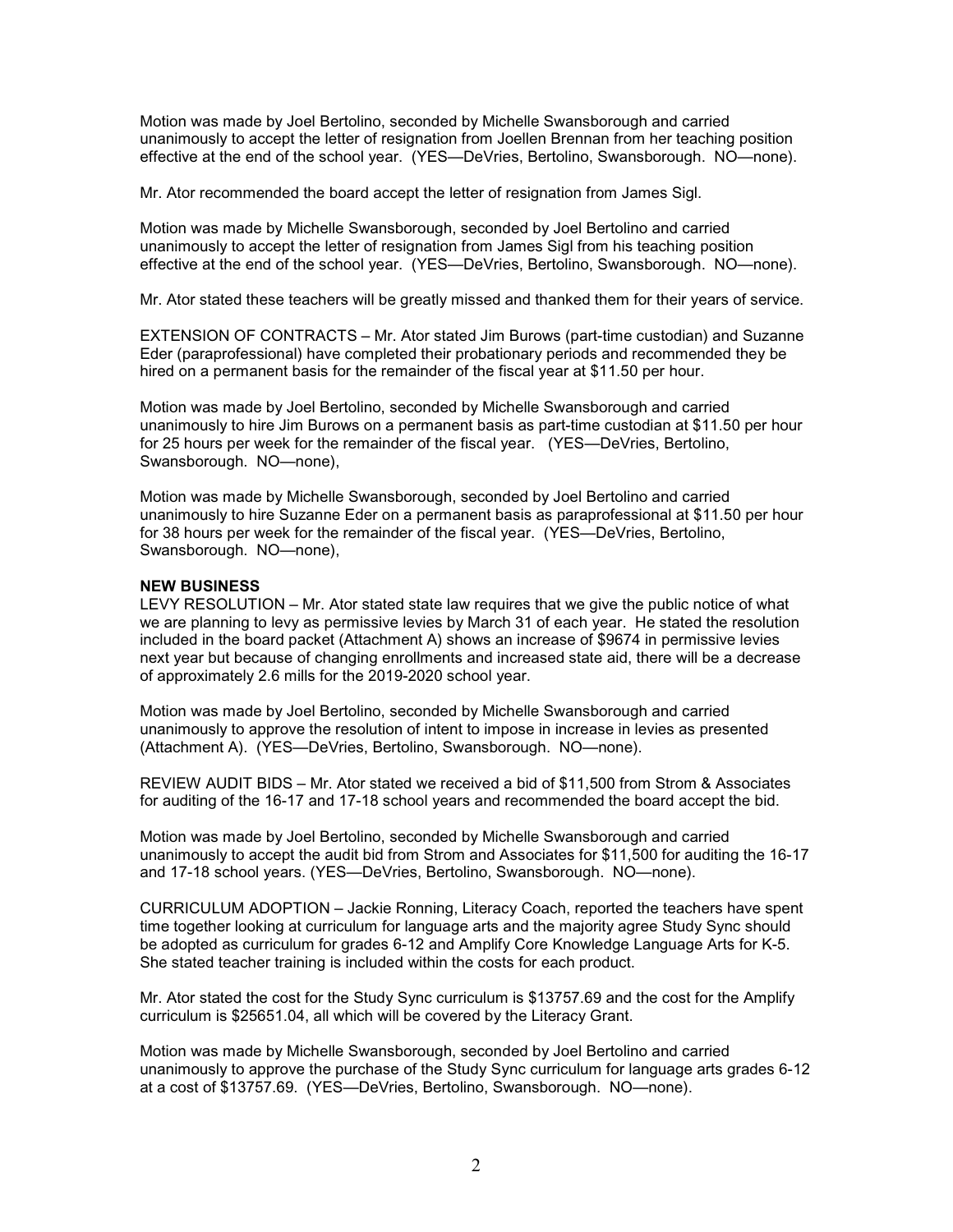Motion was made by Joel Bertolino, seconded by Michelle Swansborough and carried unanimously to approve the purchase of the Amplify curriculum for language arts grades K-5, at a cost of \$25651.04. (YES—DeVries, Bertolino, Swansborough. NO—none).

CLERK EVALUATION – It was determined that the evaluation of the Business Manager/Clerk will be done after the April 17, 2019 meeting.

APPROVAL OF CONTRACT FOR INCREASED BANDWIDTH – Mr. Ator requested the board formally accept the proposal from Century Link for increased bandwidth.

Motion was made by Joel Bertolino, seconded by Michelle Swansborough and carried unanimously to formally accept the proposal from Century Link for increased bandwidth. (YES— DeVries, Bertolino, Swansborough. NO—none).

## **OLD BUSINESS**

SEPTIC SYSTEM FOR OLD GYM UPDATE – Mr. Ator reported we shut off the water to the old gym until it gets warmer and thaws the pipes for the septic system. He stated there hasn't been any back-up so we'll continue to wait and see what needs to be done.

# **SUPERINTENDENT REPORT**

SPRING ORDERS PROCEDURE – Mr. Ator stated he has once again given each teacher a \$750 budget for classroom supplies for the next school year. He added this has worked quite well and any teachers proposing to exceed the \$750 limit must submit rationale for doing so in writing.

SUPT. NEGOTIATION TIMELINE – Mr. Ator stated he is interested in pursuing a PhD through MSU-Bozeman in the fall of 2019 but in order to do that, he needs to have the knowledge of a stable work environment to be successful. He stated he would like a committee of two board members to meet with him to discuss terms of his contract for the next three years.

It was decided Joel Bertolino and Tyler Allen would meet as a committee with Mr. Ator.

SCHOOL FOODS AUDIT – Mr. Ator reported the School Foods audit was conducted last week and everything was fine.

\_\_\_\_\_\_\_\_\_\_\_\_\_\_\_\_\_\_\_\_\_\_\_\_\_\_\_\_\_\_\_\_\_\_ \_\_\_\_\_\_\_\_\_\_\_\_\_\_\_\_\_\_\_\_\_\_\_\_\_\_\_\_

## **ADJOURNMENT**

Ms. DeVries called for adjournment at 7:40 p.m..

Board Chair **District Clerk**